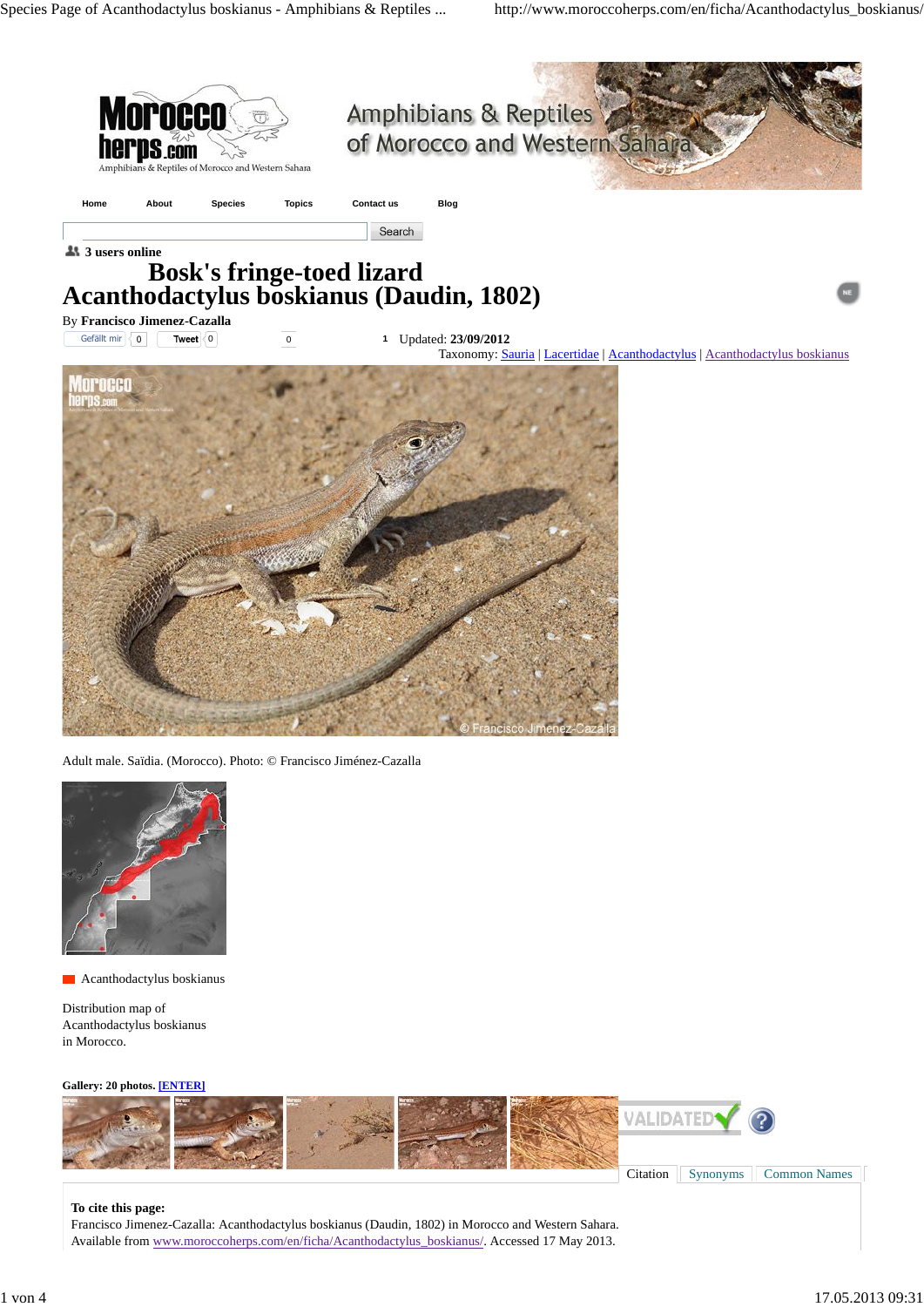**To cite <www.morocoherps.com> en as a whole:** Amphibians & Reptiles of Morocco and Western Sahara. Available from [www.moroccoherps.com.](www.moroccoherps.com) Accessed 17 May 2013.

# **Description**

Standard-size lizard, being one of the species that reaches longer total length within the genus Acanthodactylus; males are around 250 mm while females are around 205 mm (Schleich *et al.*, 1996; Geniez *et al.*, 2004). It usually has 4 supraoculars, a line of small granular scales penetrating between the third and the fourth supraocular generally shows up between the supraoculars and the supraciliaris. It usually has 4 supralabials preceding the infraocular. Scales preceding the ear show denticular shape.



Adult female. Ouarzazate (Morocco). Photo: © Mario Schweiger

Like others species within the genus, scales from the temporal region get gradually smaller toward the parietal region. There are 32 to 40 lines of dorsal scales in half of the body, being keeled and overlapping each other, growing in size and getting more prominent toward both the posterior part of the body and the base of the tail. Costal scales are granular. Ventral scales are wide and placed in 10 longitudinal bands, rarely 12 or 14; the number of femoral pores ranges from 19 to 26 (Schleich *et al.*, 1996).



### Head detail. Ouarzazate (Morocco). Photo: © Gabri Mtnez.

It presents earthy coloration, frequently adapted to the environment, appearing different tonalities of beige, grey, brownish-gray, brown or dun orangey. The design is reduced either to greyish or to off-white longitudinal lines series, usually 7, which are commonly much more evident in juveniles than in adults. Sometimes the central line shows up as fragmented but other times lines are insignificant or form a different pattern. Extremities generally show irregular patches; ventral coloration is white. Unlike other Acanthodactylus species cohabiting this area, juveniles of A. boskianus show reddish tail, individuals with blue coloration have been exceptionally observed (Geniez *et al.*, 2004). Nonetheless, that blue tail coloration was described for populations belonging to the nominal subspecies present in Egypt (Baha El Din, 2006). This author also pointed out that blue coloration predominates against red one in juveniles belonging to the subspecies asper (Audouin, 1829). However, although this subspecies was identified in Morocco by Pasteur and Bons, it is not currently recognized according to Salvador (1982), leading A. boskianus to be considered as a monotypic species (Geniez *et*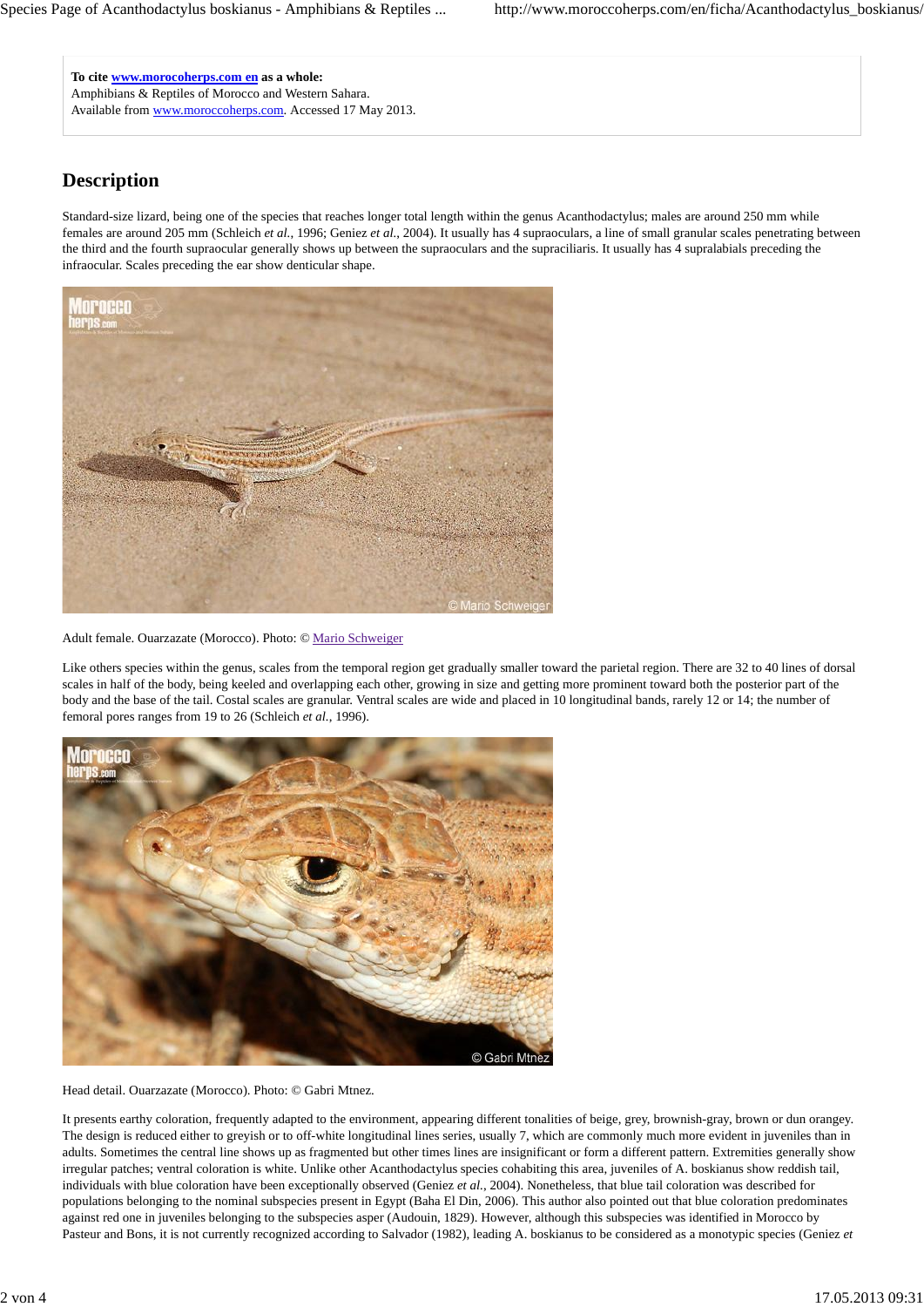*al.*, 2004).

## **Ecology and habits**



Gravid female Acanthodactylus boskianus. Ouarzazate (Morocco). Photo: © Gabri Mtnez.

It is eminently terrestrial. It digs burrows, frequently with several entries, either in sandy but compact land or below the roots of a shrub.

In case of danger runs at high speed, usually zigzagging, toward either its hole or any nearby refuge. It is active during the whole year in the most thermophilic areas of its distribution, but shows a winter dormancy period extending from October to March somewhere else. During this period, it is possible to find some individuals sunning themselves in favourable days, usually juveniles. There are some twilight records (Stemmler & Hotz, 1972).

In the Oran's region, first neonates appear in July, therefore the mating period must be between April and June. It seems that females are sexually matures when reaching a head-body length of 54.5 mm; clutch size varies according to female body size, extending from 2 to 7 eggs; the incubation period ranges between 89 to 100 days at around 28ºC; the body measurements of a neonate from the southwester of Morocco were 33 mm head-body length and 105 mm total length (Schleich *et al.*, 1996).

Its diet is mainly based on insects, but arachnids and juveniles of Tropiocolotes sp. have also been referenced. Burmeister analysed the content of an excrement from the south of Morocco, finding out that it was composed of 60% of Hymenoptera -chiefly Formicidae-, 35% of Hemiptera and 5% of Coleoptera (Scheilch *et al.*, 1996) .

## **Distribution, habitat and abundance in the study area**

It mainly inhabits arid and semiarid regions, reaching the northeaster coast through the Muluya's depression. It is considered as the only unubiquitous saharan member within the moroccan herpetofauna (Bons & Geniez, 1996). It mainly inhabits flat terrains with scattered bushes and no tree layer. It can be found in coastal dunes and other not excessively vast sandy formations with little vegetation and close to regs, bed of oueds, nearby oasis and desertic steppes (Fahd & Pleguezuelos, 1996; Geniez *et al.*, 2004).



Habitat of Acanthodactylus boskianus. Guelmin (Morocco). Photo: © Gabri Mtnez.

It is considered as an abundant species in most of its range.

Translated from Spanish by Alfredo S. Tójar.